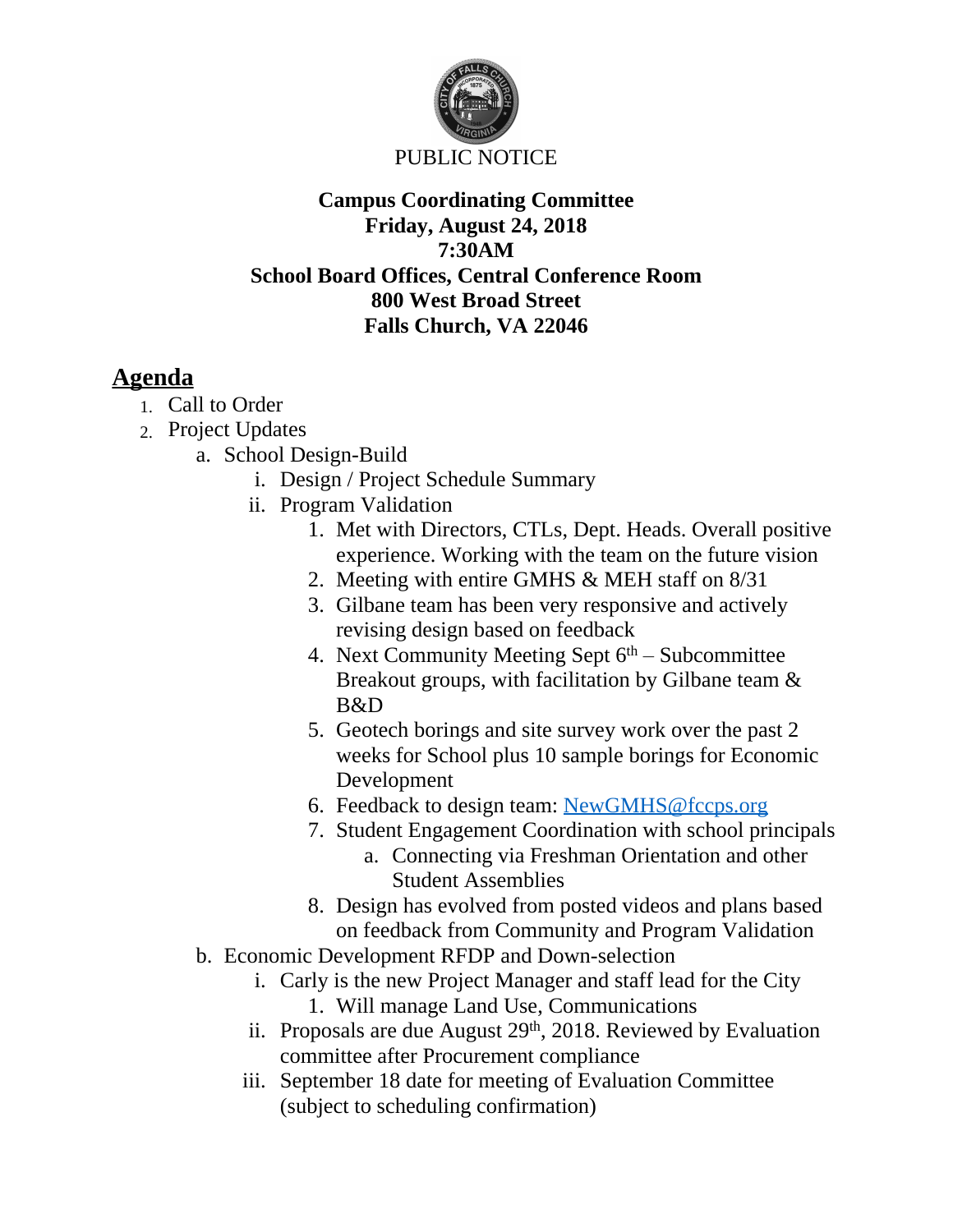

## PUBLIC NOTICE

- iv. Recommendation to and Approval by City Council October 2018
- v. Land Use Application submission December 2018
- vi. Application referral to Boards and Commissions in January/February 2019
- vii. Comprehensive Agreement and Land Use Application approvals in late May 2019

#### Task List

- a) Sanitary Sewer
	- a. City Engineering is working with School team on all gravity solution that stays within city limits.
- b) Transportation Grant
	- a. Funds to be Available in 2021
	- b. Preliminary Engineering now
	- c. Working thru procurement for developer to do the work
	- d. Who would design it? City is prepared to do it, but is open to having the Developer do design.
	- e. Scope of work includes things such as signal on Rt 7, Haycock Road and Route 7 intersection improvements, undergrounding of utility lines, pedestrian improvements, connections to W. Falls Church Metro
- c) Stormwater Management School & Development Requirements
	- a. Economic Development team is working with School team to see if good neighbor zone can capture portion of the 10 acres
- d) Environmental Sustainability
	- a. Part of requirements in RFDP
- e) B-2: Entitlement Process
	- a. Next Step Amend City Zoning Map for the School parcel scheduled for this fall.
	- b. Safeguards The special exception approval would run with the land, and any changes to that plan would need approval by the City Council. City would be able to set zoning uses, building heights, and the conceptual development plan. Comprehensive Agreement for the land transaction (sale or lease) would work together with the land use approval – the two supporting each other to ensure that the development meets City goals.
- f) ALTA Survey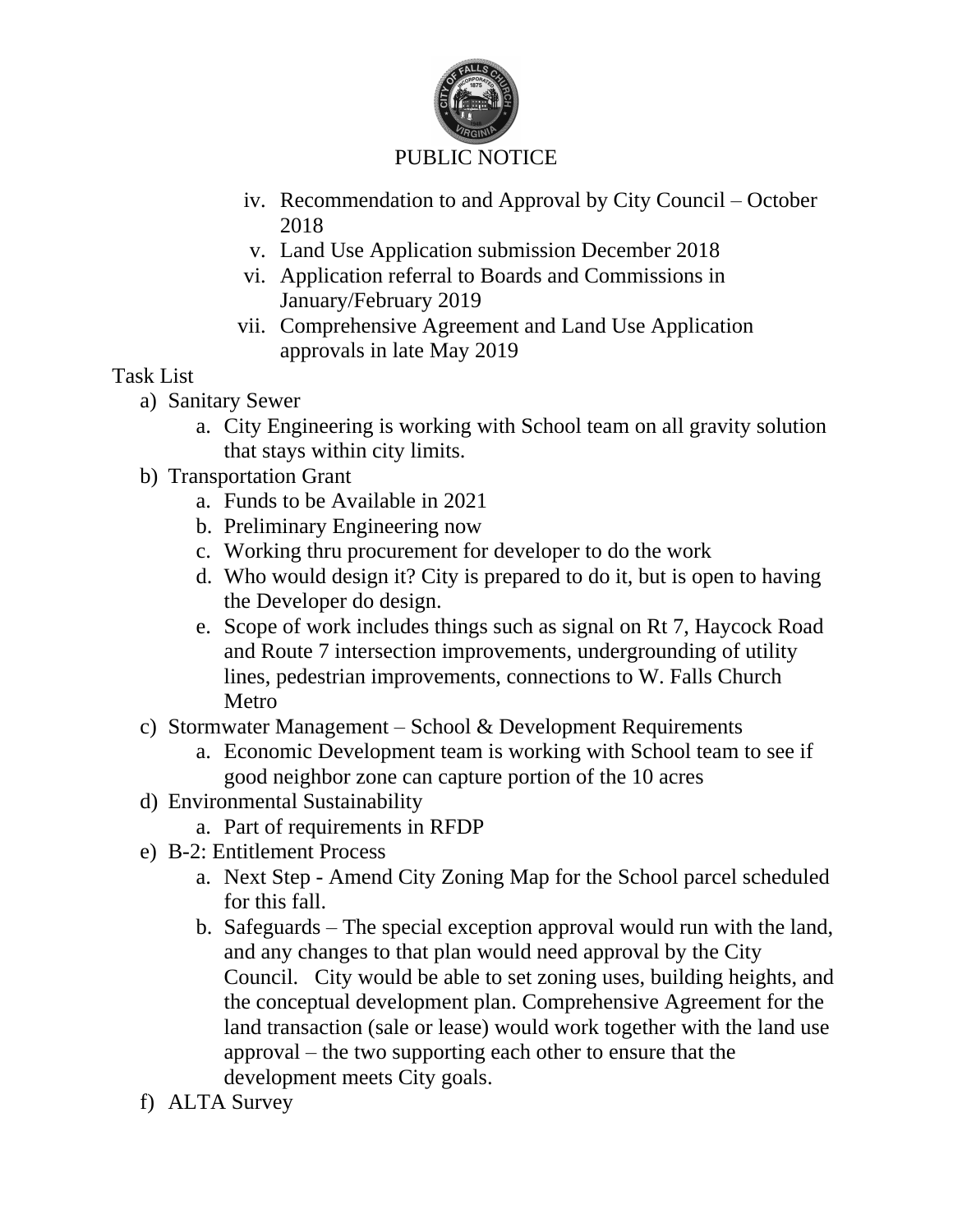

## PUBLIC NOTICE

- i. The ALTA survey was completed last winter. See Parcel Division for further discussion.
- g) Parcel Division
	- a. Parcel 001- School Board ( $\sim$ 24.7 acres), 002 & 003 City ( $\sim$ 10 acres total)
	- b. Subdivision will be done concurrent with the School Site Plan, and the subdivision plat will be issued with School Site Plan approval
		- i. Can accommodate subdivision that goes thru existing bldg. to be demoed.
		- ii. Application process defined in attachment
	- c. 10 acres anticipated to be transferred to the City, because the City holds the debt for the school which would be offset by value from Development to lower cost of the debt
	- d. Will work thru option of transferring 002 & 003 to School Board, if that is the agreement of the two bodies (School Board and City Council).
	- e. Intent is to communicate with Fairfax County to have advance confirmation that the subdivision conforms with the 70/30 Division stipulation in the 2012 Boundary Adjustment Agreement.
	- f. Public vs Private streets within the property would streets be included in the 10 acre Fairfax County development limit?
		- i. A public street whose purpose is to serve the school would not necessarily be included in the 10 acre calculation.
			- 1. Coordination during Development construction
				- a. Define parameters that the school requires for this road.
				- b. Access to School during the school year, stipulation to developers
			- 2. Phasing coordination with School Ph 2 construction
			- 3. Consider function as a public utility corridor
		- ii. Need to define public vs private streets before sending to City Council
	- g. Fee Simple or Land Lease
		- i. RFDP Process will include information to guide the decision
			- 1. Criteria: \$\$, long term benefit to the city,
			- 2. Interim Agreement will define
- h) Bus Parking